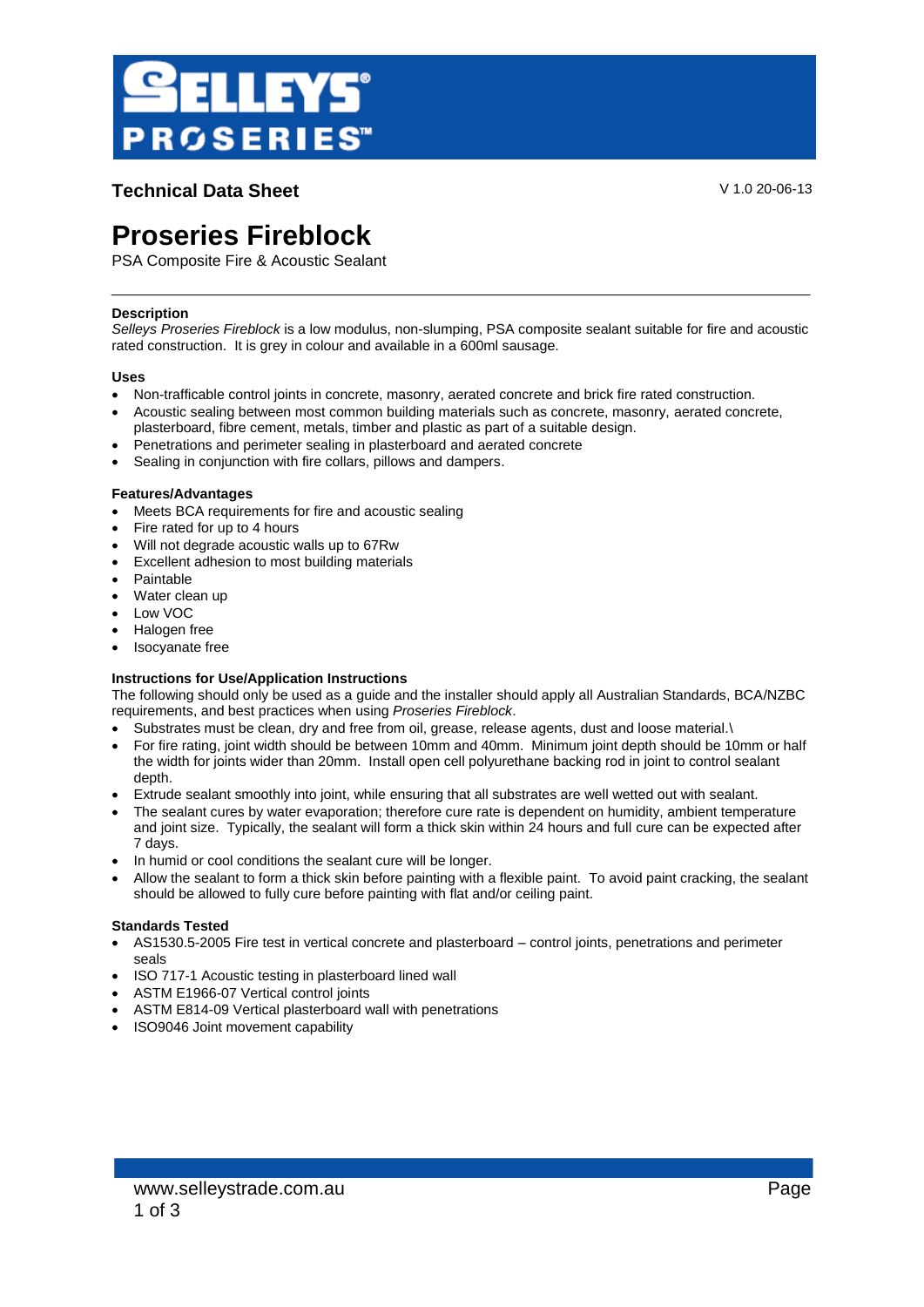

## **Summary of tests to AS1530.4**

## Expansion Joints on concrete (120mm thick)

| <b>Report Number</b> | Test Type              | Joint Width      | Joint Depth | or 2 sided        | Resistance to passage of<br>flame | Insulation limit of 181C<br>temperature rises | Rating  |
|----------------------|------------------------|------------------|-------------|-------------------|-----------------------------------|-----------------------------------------------|---------|
| Exova: 2259500.3     | Expansion Joint        | 10 <sub>mm</sub> | 10mm        | 1: fire side onlv | No failure at 241 mins            | 146 mins                                      | 240/120 |
| (Concrete)           | <b>Expansion Joint</b> | 40 <sub>mm</sub> | 20mm        | 1: fire side onlv | No failure at 241 mins            | 68 mins                                       | 240/60  |

## Penetration and perimeter seals on fire rated gypsum board

| <b>Report Number</b> | <b>Test Type</b>          | Joint Width      | <b>Joint Depth</b> | 1 or 2 sided              | Resistance to passage of<br>flame | Insulation limit of 181C<br>temperature rises | Rating  |
|----------------------|---------------------------|------------------|--------------------|---------------------------|-----------------------------------|-----------------------------------------------|---------|
| Exova: 2254400       | A--vertical control joint | 20mm             | 16 <sub>mm</sub>   | 2: fire and non fire side | No failure at 155 mins            | 155 mins                                      | 120/120 |
| (plasterboard)       | B--deflection head joint  | 20mm             | 16 <sub>mm</sub>   | 2: fire and non fire side | No failure at 155 mins            | 130 mins                                      | 120/120 |
| (115mm thick         | C--40mm brass pipe        | 10 <sub>mm</sub> | 16 <sub>mm</sub>   | 2: fire and non fire side | No failure at 155 mins            | 35 mins                                       | 120/30  |
| steel stud plaster   | D--D2 GpB cable install   | 20mm             | 16 <sub>mm</sub>   | 2: fire and non fire side | failed at 104 mins <sup>1</sup>   | 37 mins                                       | 90/30   |
| board wall)          | E--D1 GpA cable install   | 40 <sub>mm</sub> | 16 <sub>mm</sub>   | 2: fire and non fire side | failed at 142 mins                | 38 mins                                       | 120/30  |
|                      | F--150mm copper pipe      | 10 <sub>mm</sub> | 16 <sub>mm</sub>   | 2: fire and non fire side | No failure at 155 mins            | 8 mins                                        | 120/0   |
|                      | G--100mm brass pipe       | 10 <sub>mm</sub> | 16 <sub>mm</sub>   | 2: fire and non fire side | failed at 68 mins <sup>2</sup>    | minutes                                       | 60/0    |

Notes:

1 Ignition of the cable sheathing

 $2$  Failure of cap on pipe at 68 minutes venting furnace gases

Low insulation figures are indicative of heat transfer via the pipe and/or cable not the sealant.

## Penetrations in masonry, concrete and Autoclaved Aerated Concrete

| <b>Report Number</b> | <b>Opinion</b>                                                                                                                                        |
|----------------------|-------------------------------------------------------------------------------------------------------------------------------------------------------|
| Exova: 25050-03      | Covers various pipes up to 150mm diameter and includes ferrous metals as well as brass and copper with opinion that same results would occur with     |
| (opinion)            | same configurations in joints Covers various cable configurations BUT for Covers header and vertical joints for different substrates such as Masonry, |
|                      | Hebel and Concrete as well a gypsum as tested Masonry walls/Concrete walls and Hebel ACC walls for same fire ratings                                  |

#### 1 hour Penetration in single layer 16mm fire rated gypsum board

| <b>Report Number</b> | <b>Test Type</b>   | Joint Width      | Joint Depth       | l or 2 Sided          | Integrity | Insulation | Rating |
|----------------------|--------------------|------------------|-------------------|-----------------------|-----------|------------|--------|
| 27179-00<br>Exova 27 | <b>Metal Pipes</b> | 10mm             | 16mm <sup>*</sup> | Fire and non fireside | 60 mins   |            | 60/    |
|                      | Cables             | 10 <sub>mm</sub> | 16mm <sup>*</sup> | Fire and non fireside | 60 mins   | 30 mins    | 60/30  |

## Notes:

1 layer of 16mm fire rated plasterboard either side of a stud wall. Total wall thickness of 83mm.

To achieve the 1 hour rating the sealant must have a minimum depth of 16mm achieved by chamfering the joint in a triangular configuration from the pipe or cable to the face of the board. Refer specific penetration systems in Report 2254400.

2 hour Penetrations in fire rated gypsum board where cables and pipes are sheathed in Rockwool

| <b>Report Number</b> | <b>Test Type</b>   | Joint Width | Joint Depth | 1 or 2 Sided | Integrity | Insulation | Rating  |
|----------------------|--------------------|-------------|-------------|--------------|-----------|------------|---------|
| 27279-01             |                    |             |             |              |           |            |         |
| <b>Metal Pipes</b>   | laver fireboard    | 20mm        | 16mm        | 2 sided      | 60 mins   | 60 mins    | 60/60   |
|                      | 2 lavers fireboard | 20mm        | 16mm        | 2 sided      | 120mins   | 120 mins   | 120/120 |
| <b>PVC Cables</b>    | laver fireboard    | 20mm        | 16mm        | 2 sided      | 60 mins   | 60 mins    | 60/60   |
|                      | 2 lavers fireboard | 20mm        | 16mm        | 2 sided      | 120 mins  | 120 mins   | 120/120 |

## Airbourne Sound Transmission

| ATF Report # | Wall description                                                                                | Joint' Details                                     | Sound Rating Rw    |                     |                             |
|--------------|-------------------------------------------------------------------------------------------------|----------------------------------------------------|--------------------|---------------------|-----------------------------|
|              |                                                                                                 |                                                    | <b>Filler Wall</b> | No sealant in Slots | Slots filled with Fireblock |
| 2061         | Filling Slots (Joints) in Multilavered plasterboard Filler 12mm x 12mm x 12 metres total length |                                                    | $67(-1,-3)$        |                     |                             |
|              | (internal) wall 9.95m2 in area                                                                  | (Max expected sealant usage for wall of this area) |                    |                     |                             |

#### **Storage**

Store unopened sausages below  $30^{\circ}$ C in a cool dry place away from direct sunlight. Unopened sausages can be stored for 24 months from the date of manufacture. Opened sausages may skin and form a lump near the opening. Discard any lumps or skin and remaining product can be used.